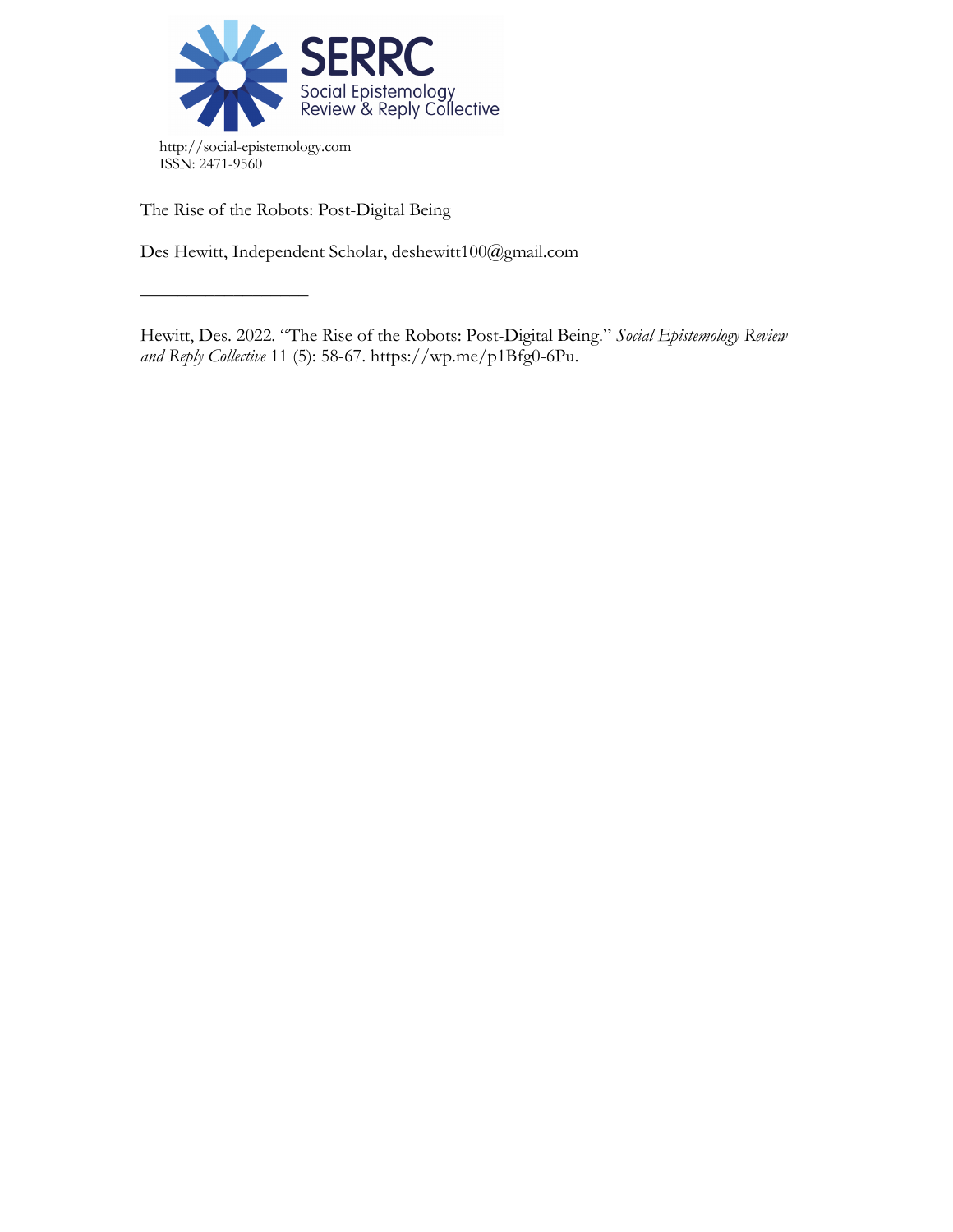

*Bioinformational Philosophy and Postdigital Knowledge Ecologies*  Edited by Michael A. Peters, Petar Jandrić and Sarah Hayes Springer, 2022 350 pp.

B*ioinformational Philosophy and Postdigital Knowledge Ecologies* is an easy book for me to review. Why do I make such an audacious statement at the start of this review? Because this book is inextricably linked to the last two books I reviewed. The last, *Knowledge Socialism,* was edited by some now familiar names.<sup>1</sup> The rationale for that book was to produce a collaborative work on the possibility of a global knowledge commons in a post-digital 5G world; that is, a socialised world of peer production, collegiality, collaboration and collective intelligence.

In a sense*, Bioinformational Philosophy* continues this work in an edited experimental collection that called on academics to address the relationship between our biological and genetic makeup and our academic labour (and indeed our labour and lives in society), and how in a post-digital world, a division of labour might create different knowledge ecologies, requiring different theoretical platforms. This book then aims to provide a generative structure to explore emerging configurations of bioinformation, post-digital ecologies, and theories of praxis. The book was informed by four preceding papers. It is divided into three sections: 'Bioinformational Philosophy and Theory', 'Emerging Configurations and Praxis', and 'Teaching and Learning in Post-Digital Knowledge Ecologies'. Much of the book is hopeful, positive, offering visions of an almost utopian future; but in other parts it is dystopian.

The second book review I thought about a lot as I conducted this piece, was *Religion and the Technological Future*: *Biohacking*, *Artificial Intelligence* and *Transhumanism* (Mercer and Trothen 2020).2 This book looked at how the human condition might become enhanced or corrupted as the possibility of the digital, biological and chemical enhancement of our brains and bodies becomes a reality; and what this means for our souls, that is, our post-digital 'selves'. Thus, these two previous books now provide the perfect theoretical and conceptual framework for this review.

This makes this review another truly exciting exercise in academic labour—perhaps it is a metaphor for the experiment conducted in this book. This review does not follow the book's division of theory, emerging configurations and praxis; but instead, and perhaps in its own experiment, conducts a critical analysis of the chapters as much as is possible given their expansive nature; and in doing so, it offers a contribution in the form of a thought probe or an imaginary for action—praxis.

<sup>1</sup> https://social-epistemology.com/2021/10/12/towards-a-knowledge-socialism-a-digital-sedition-des-hewitt/.

<sup>2</sup> https://social-epistemology.com/2021/08/26/enhancing-human-existence-mercer-and-trothens-religionand-the-technological-future-des-hewitt/.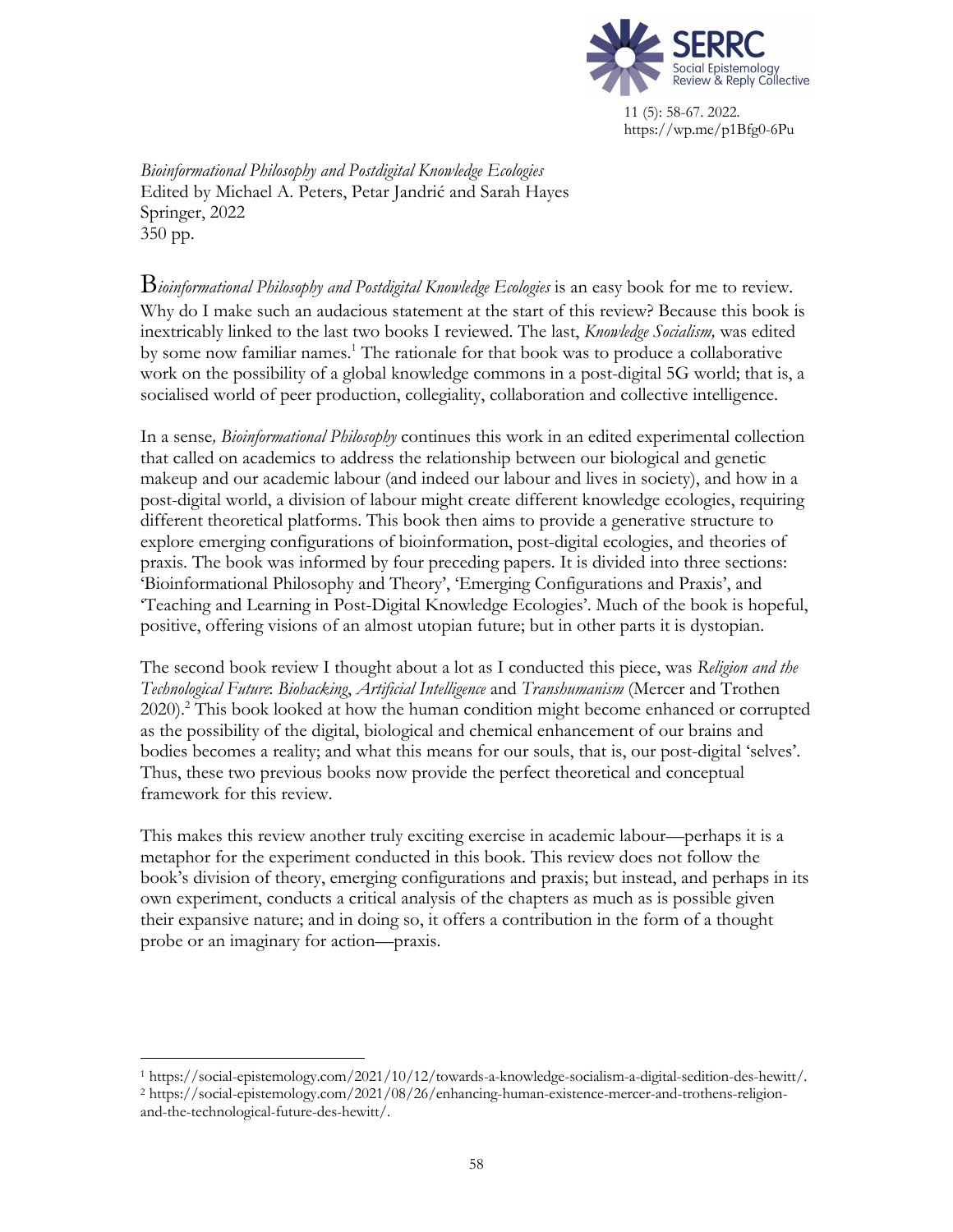### **The Pandemic**, **Vaccines and Genetic Engineering**

This book is set firmly in the context of the Epoch of the Anthropocene and 'viral modernity'. Vaccines, particularly mRNA (Messenger Ribonucleic Acid), $\frac{3}{3}$  vaccines, have been the saving grace of this anthropogenic global emergency (Honigsbaum 2019). Citing Craig Venter (7), the editors write that, 'we can digitize life and we can generate life from the digital world'. Referring to mRNA technology, and again to quote Venter, 'just as the ribosome can convert the analogue message in mRNA to a protein robot, it's becoming standard now in the world of science to convert digital code into protein viruses and cells'.

Without mRNA the DNA in our bodies cannot replicate our genetic code. Proteins are then, the building blocks of the body, indeed, of human life, and thus if we conceptualize the human body as a factory which needs services we can develop a metaphor for not only the intersection between biology and information (bioinformation) but our post-digital lives:<sup>4</sup> we use the services digitization offers biologically, as well as in our academic lives, as we communicate and collaborate in our collective project of knowledge production. There is then, a symmetry between the transcription, copying, (and perhaps in drawing a long bow), the editing of genes, <sup>5</sup> and the production of protein cell nuclei in mRNA technology and the academic collaboration that is required in writing, collaboration, peer review and publishing.

In many ways, the above bio-conceptualization of our post-digital selves represents one of the aspects of the experiment the editors of this book embarked upon—to explore the now symbiotic relationship between the bio and information. The 'services' metaphor perhaps makes the academics involved in this experiment sound like bees in a colony, <sup>6</sup> rather than robots. The former, a hierarchical ecology if ever there was one. Indeed, the viral 'roboticization' of our lives under the Neoliberal order is an aspect of the post-digital world we perhaps need to think about (Peters 2020)<sup>7</sup> and indeed this book does, so this review will naturally do so also (the words 'robot (s) appears 75 times in this publication).

## **A Brave New World**

We are tethered, increasingly so since the pandemic (288), to the inventions and innovations in the devices of Apple, Microsoft and Google etc., so much so that we might wake one day to find ourselves biohacked and chipped. On that day we might well ask if we are becoming the robots, and if there is in fact a symbiotic relationship between digitization and the human

<sup>3</sup> https://biontech.de/covid-19-portal/mrna-vaccines.

<sup>4</sup> https://bscb.org/learning-resources/softcell-e-learning/ribosome/.

<sup>5</sup> See CRISPR: With the genetic sequencing and engineering through CRISPR (clustered regularly interspersed short palindromic repeats) already in use in medicine in gene therapy to prevent hereditary conditions, we have the technology to create a superhuman.

<sup>6</sup> https://bigislandbees.com/blogs/bee-blog/14137353-bee-hive-hierarchy-and-activities.

<sup>7</sup> See Peters (2020, 15-23) 'Towards a Theory of Knowledge Socialism: Cognitive Capitalism and the Fourth Knowledge Revolution' in which he also posits the view that the fusing of the physical, digital and biological worlds and science at the nano level will create a global knowledge society, through artificial intelligence, algorithms, the Deep Mind of Google and Watson. This, Peters argues, would represent the epoch of digital reason but would have the capacity for good and bad . Hence, 'roboticization', (the stultification of human life) a concept he takes from Marx's Fragment of Machine. Also, see Bennet and Joplin (308).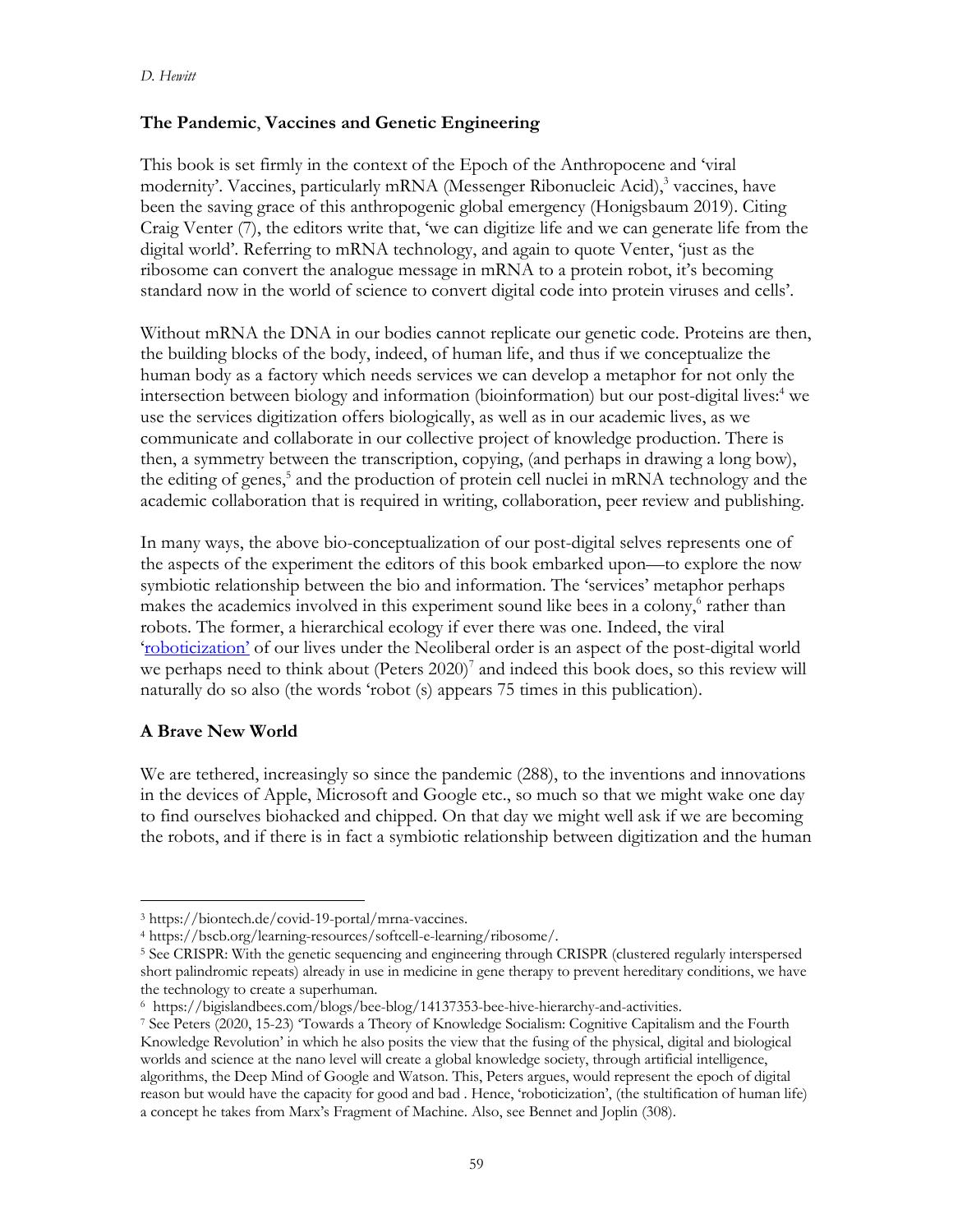

condition at all (Hewitt 2021).<sup>8</sup> Indeed, I will return to this idea in the conclusion of this review.

The implications for individual identity (genetics, race, ethnicity) in this seemingly dystopian posthumanist scenario are manifold, (331-337). Indeed, what occurs to me from pondering this is that our post-digital existence transects the perspectives of posthumanism and transhumanism:<sup>9</sup> the language of bioinformation is full of ambiguity, and as Fuller writes in the Afterword,10 'bio' as a rhetorical device is devoid of meaning. Indeed, Cope *et al* (2003, 133-134) in 'Knowledge Graphs and Artificial Intelligence in Medical Education and Practice', make a similar observation regarding 'the post-digital' and 'bio-digital', arguing for example that there is no inextricable link between a person and a Fitbit on their wrist. This has, perhaps, led to the ostensible diversity in the contributions to this book, as depending on one's perspective 'bio' can have very different meanings and implications.

However, one or two themes are clear throughout a number of chapters: the melding of humans, nature and the planet in a posthumanist ecological sustainable future. Indeed, save for the references to cyborgs in this book, my understanding from reading it, is that it is very located in the perspective of posthumanism. This is not necessarily a criticism; and towards the conclusion of this review I will discuss the precarious nature of the planet, and what this means for a sustainable future on Earth.

### **Diversity in Post-Digital Ecologies**

The editor's summary (319) pointedly defends the concept of an edited collection of work, differentiating between that and an anthology, however, the editors also acknowledge the disparate nature of the chapters in this book which given the multidisciplinary nature of contributions is not surprising, and perhaps what should be obvious by now is that ecological systems can be very different. Indeed, in the introduction to this book the editors state that, 'Today's curious bioinformational mix of blurred and messy relationships between physics and biology, old and new media, humanism and posthumanism, Knowledge capitalism and bio-informational capitalism defines the post-digital condition and creates new knowledge ecologies' (xv).

This book contains chapters from environmentalists, agriculturalists, educationalists, existentialists and those taking a postmodern turn on the pandemic. However, in continuing the theoretical framework of this review, I want to continue now by looking at how digitization affects interaction in education.

Christine Sinclair's chapters 'Competing Pedagogies for the Biodigital Imaginary: What Will Happen to Teachers?' (277-301) is a perfect place to begin an analysis of how digitization can intrude on and change the relationship between humans. This will lead on to how the

<sup>8</sup> https://social-epistemology.com/2021/08/26/enhancing-human-existence-mercer-and-trothens-religionand-the-technological-future-des-hewitt/.

<sup>9</sup> https://www.oxfordreference.com/view/10.1093/oi/authority.20110803105325217.

<sup>10</sup> See Steve Fuller's (331-335) 'Afterword: Whither Bioinformatics in a Shifting Biosocial World?'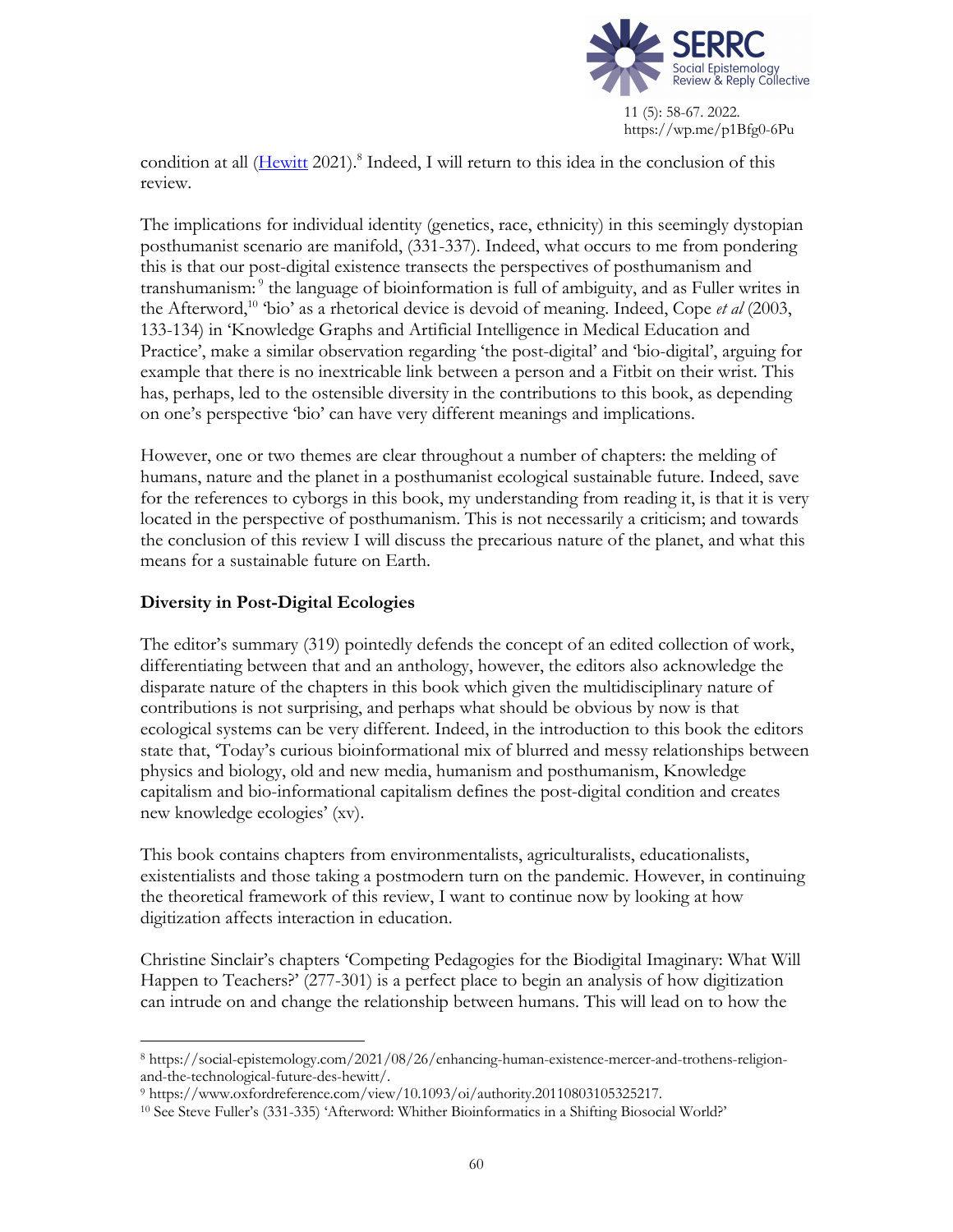#### *D. Hewitt*

pandemic impacted on education and the political implications of this through a reading of Peter Bennett and Michael Jopling's 'The Global Pandemic Did Not Take Place' (301-319) and Megha Summer Pappachen and Derek R. Ford's 'Spreading Stupidity: Intellectual Disability and Anti-Imperialist Resistance to Bioinformational Capitalism' (237-255).

## **The Importance of the Social and Political Imaginary**

In my last review 'Towards a Knowledge Socialism: A Digital Sedition' (Hewitt 2021), I presented a political imaginary in which a communicative action following the 5G digital revolution would provide the space—an ideal speech situation—to precipitate a democratization of knowledge.

All imaginaries are however, important for the development of ourselves and society (vi), not least for our children, as they learn about the world. Christine Sinclair tells this story of how our incredible minds have done this in the past with the aid of literature and how in the post-digital age this is changing as she focuses on educational and social imaginaries.

Using the example of a child's story from the 1960s, Sinclair (273) illustrates how sciencefiction imaginaries which depict a future with robots as teachers have been with us for some considerable time. The issue of roboticization and the importance of the pandemic to the discussion was set out above earlier in this review, and is a constant theme in this book: the question is, is bio- technology and the transference to it of so much of our lives during the pandemic an enhancement to our lives, or a deterioration, a negation of the role of teachers and even human life?

Sinclair provides a useful metaphor for the cancellation of the University entrance exams in the UK during the pandemic through the 11-year-old pupil's science-fiction story: not only does her story depict a robot teacher but an assistant robot essay marker. The English government cancelled the A-level exams in 2020. These are traditionally used to assess student's grades before they are accepted into a university.

Always a source of contention and controversy, in 2021 an algorithm was introduced along with teacher's predicted grades to set a final mark. Designed as it was to set grades that were in keeping with a school's previous year's achievements, unfairness and inequality was built into this form of 'AI' (Artificial Intelligence); a remote 'surveillance' by a government championing meritocracy and 'a social levelling' agenda was introduced (309), negating Dewey's vision of a democratic education (283) and representing an 'infiltration' of the educational imaginary by the State (287).

Bennett and Joplin also discuss the 'cancellation' and erasing of the pandemic, but through postmodernist and poststructuralist discourses, for example Derrida, and notably Baudrillard's simulacra which suggests the use of a metaphor for by Bennet and Joplin;<sup>11</sup> simply put, the viral nature of the pandemic is pre-empted by the media in a representation that is no longer truth or fiction until we no longer recognise reality. I'll discuss this theory in more detail below shortly. Sinclair's focus is what happens to teachers in the post-digital

<sup>11</sup> https://journals.sagepub.com/doi/full/10.1177/0196859920977154.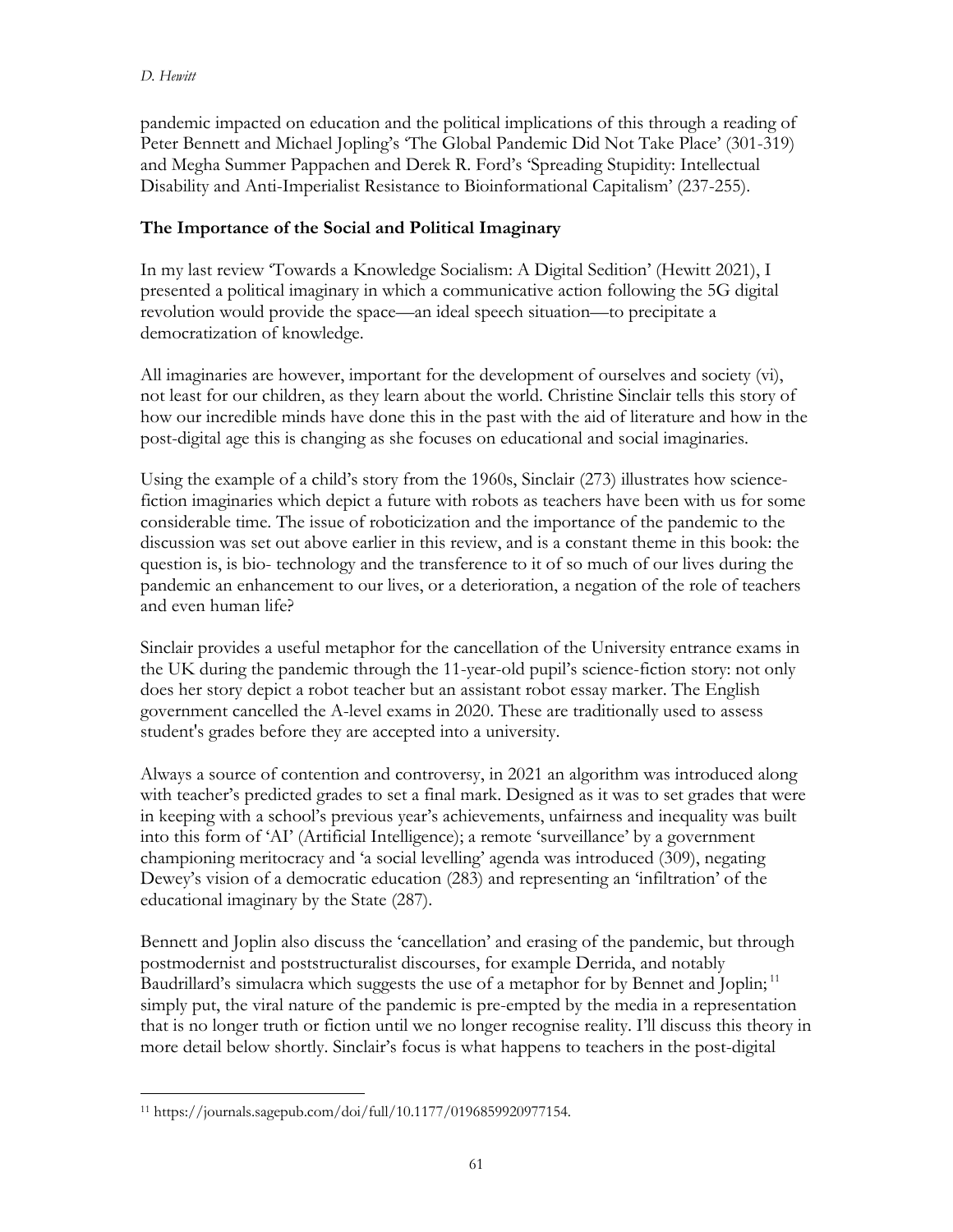

epoch, will it be an enhancement to them and human pedagogy in general, or a negation of it?

In a discussion of educational values, Sinclair in her chapter notably through Dewey among others, and Bennett and Joplin in their parallel discussion, ask why teaching in lieu of exams could not have just continued despite the school closures: that is, why the value of teaching the course content instead wasn't thought of, let alone recognised by the government, thereby negating the value of teaching and indeed, teachers themselves and in doing so emphasise Sinclair's argument. In this context they discuss neoliberal imperatives, which include the alignment of education with the global knowledge economy, and the defining of excellence through this seemingly one-dimensional discourse (Marcuse 1964).

Sinclair (280) discusses the 'Great Pause' which refers to intellectual and social interregnum caused by the shock of the pandemic, and a need to 're-imagine' ourselves and our futures. Sinclair states that 'the pandemic has arguably drawn attention to the mutually constitutive relationships between society, biology and technology with effects on our daily lives'. Sinclair focuses on the 'sociotechnical, technological, educational, ed-tech, neoliberal, algorithmic, ecological and biodigital imaginaries': Sinclair sees the potential for a positive future, for example, a playful, interactive robot-teacher which develops the spark of imagination in the human consciousness of the child: a robot with 'sentience',<sup>12</sup> perhaps capable of interacting and aiding a teacher; this is very unlike the evocation of 'hard facts'<sup>13</sup> the concept of 'roboticization' brings forth—thus perhaps a future to look forward to, not to dread.

In this vein, I would like to present through Pappachen and Ford, an imaginary based on a recent experience of this stage of pandemic, as related to me by a friend. As I recount this story, it will become clear that far from Sars-CoV-2 (and indeed history) being forgotten or erased by the stories and myths of government and the media as Bennet and Joplin warn is possible,  $^{14}$  an autonomy or an inversion of 'bio-power'<sup>15</sup> (217) is possible using the very technology designed to test for the virus.

### **Autonomy in the Bio-Digital Age: and The 'Stupidity' of Two Little Blue Ticks**

Pappachen and Ford discuss how we could, in theory, precipitate an anti-imperialist resistance to bioinformational capitalism. Developing the concept of 'Stupidity' These authors propose that through the opacity and mystery of communication, seen in for example, *Alice in Wonderland* (249) where there is no certainty, and imagination and mystery reign, that we resist the educational and social world of hard facts which Sinclair's chapter

<sup>12</sup> https://www.netflix.com › title Watch Humans | Netflix.

<sup>13</sup> https://www.goodreads.com/book/show/5344.Hard\_Times.

<sup>14</sup> See also Joff P.N. Bradley's chapter on the 'Collective Algorithmic Unconscious' for a discussion on the 'forgetting' of history, and his citation of Stiegler for a discussion on the stultifying effects of digitization, specifically the World Wide Web.

<sup>15</sup> https://www.sciencedirect.com/topics/medicine-and-

dentistry/biopower#:~:text='Biopower'%20is%20the%20term%20he,political%20sphere%20of%20sovereign %20power.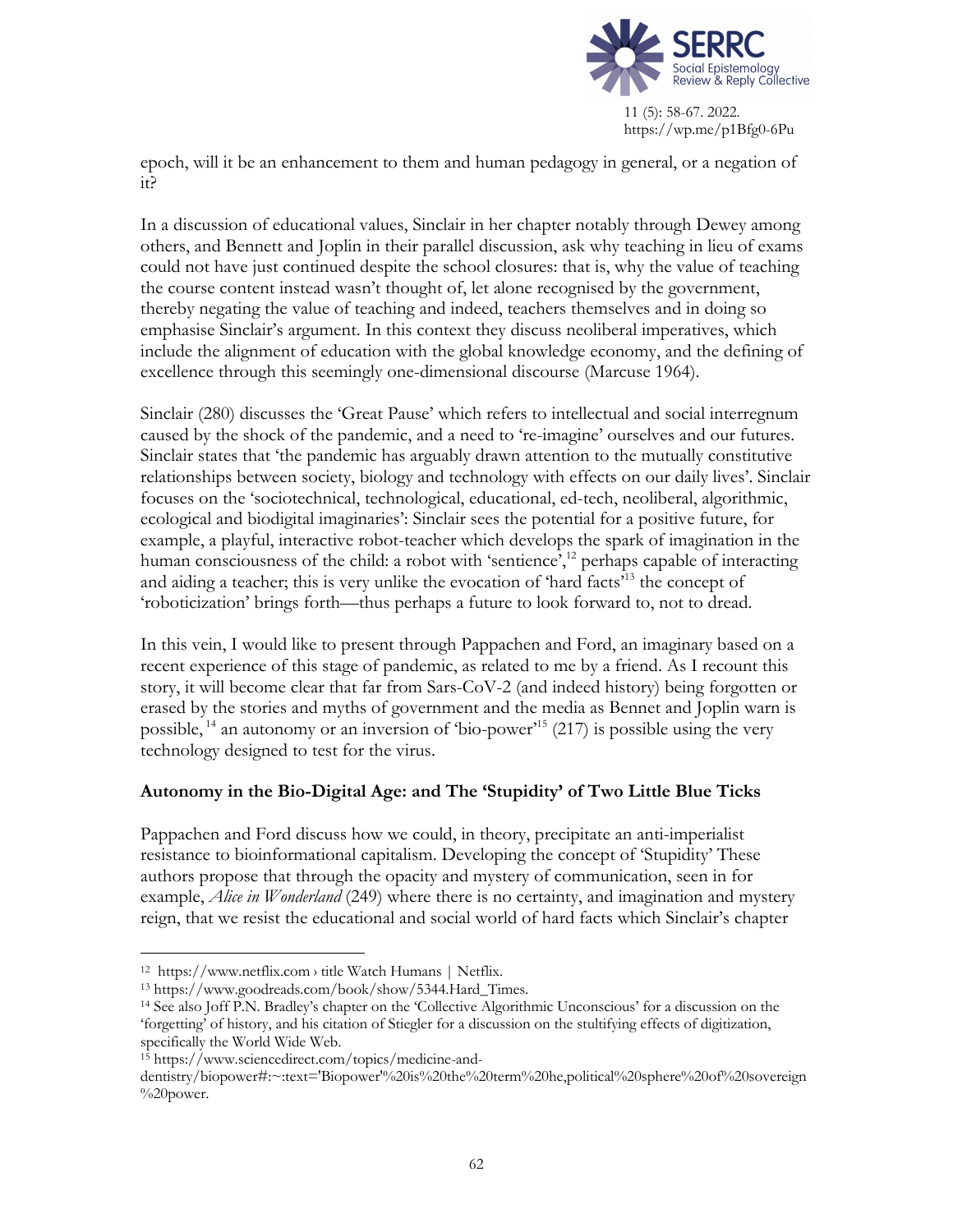#### *D. Hewitt*

argues against. My small contribution to this is the following tale of an employee in a medium size company in the UK who caught Omicron sub-type B.2, the latest mutation of SARS-CoV-2 which is highly prevalent in the UK.

'Ben' as we shall know him caught Covid-19 recently. He knew this because after feeling 'under the weather' at work as he put it, his health deteriorated: at home he developed a severe headache and back pain, the symptoms of this latest mutated virus. He knew for certain he 'had Covid-19' because a lateral flow test confirmed his worst fears.<sup>16</sup> Under the English government's relaxed restrictions and the ideological mantra of 'Living with Covid',<sup>17</sup> 'Ben' didn't have to stay off work, even though testing positive, unless his symptoms dictated. Indeed, after 5 days the new regulations state that you may return to work (the English government also stopped supplying free LFT tests). Although designed to put the onus on employers to institute a policy on when their employees should return to work, a lack of action and clarity has instead put the responsibility on when to return to work after testing positive on the individual—seemingly so at least.<sup>18</sup>

However, 'Ben's' manager wanted him back in work and so he 'WhatsApped' him knowing he was still testing positive for Covid-19. 'Ben' received the message and his manager saw the two little blue ticks in WhatsApp so he knew for sure 'Ben' had received it. 'Ben' read it but didn't reply. Having a strong social conscience, Ben had already decided not to return to work while positive and risk transmitting the virus to other, more vulnerable members of staff. Thus his manager's request did not sit well with him: a pregnant woman and a young down-syndrome man work part-time at 'Ben's' company.19 And why, he thought, should he return anyway, when his symptoms had not completely disappeared and his overall feeling of well-being and not improved.

'Ben' didn't return to work until the bio-technology in the lateral flow test told him he was negative for Covid-19: two strong horizontal lines on the LFT device told him he was still positive. <sup>20</sup> The little blue ticks in his manager's WhatsApp remained unanswered. And we know from colleagues of 'Ben' that his manager was confused, mystified by 'Ben's' unresponsive WhatsApp contact on his phone: reportedly staring at it on and off for hours, pondering 'Ben's' non-response. Perhaps his reply was lost in the ether, perhaps his silence was a deliberate snub—the manager knew not, but 'Ben' had taken on his small part of Neoliberalism and defeated it by turning bioinformation and digital technology to his advantage by being 'stupid': Pappachen and Ford (xix) state that 'Stupidity is able to resist primarily because it can't be quantified, articulated or rendered transparent'.

<sup>16</sup> https://www.abingdonhealth.com/services/what-is-lateral-flow-

immunoassay/#:~:text=LFDs%20use%20immunoassay%20technology%20using,then%20onto%20the%20ab sorbent%20pad. 17 https://www.theguardian.com/world/2022/apr/09/as-britain-learns-to-live-with-covid-it-faces-a-new-

pandemic-of-disruption.

<sup>18</sup> https://www.nhs.uk/conditions/coronavirus-covid-19/self-isolation-and-treatment/when-to-self-isolateand-what-to-do/#:~:text=You%20should%3A,had%20a%20COVID%2D19%20vaccine.

<sup>19</sup> See Pappachen and Ford's chapter for a discussion on how disability and identity (and the defining of these) are oppressed, and discriminated against by bioinformational capitalism.

<sup>20</sup> https://inews.co.uk/news/health/covid-test-positive-what-look-like-lateral-flow-result-faint-line-explained-1540324.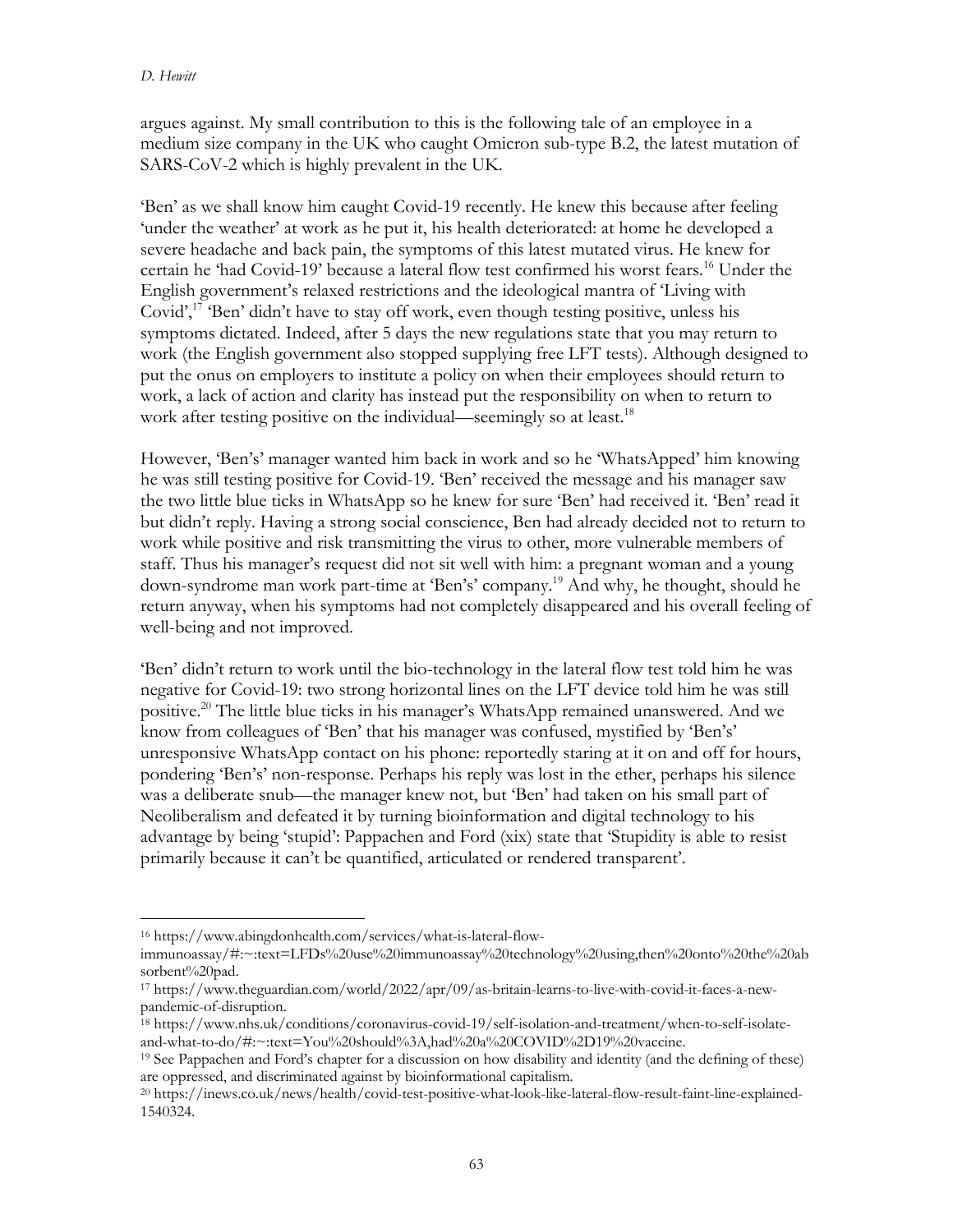

So the pandemic is very much still with us, however, and ironically given the discussions cited above, this global emergency has arguably been relegated, metaphorically speaking, to the inside pages of the newspapers and the postscript on the TV news, by politics, because of a new emergency: the conflict in the Ukraine. This has immediate implications for all our lives, not least how Europe and the US sources its carbon energy supplies and moves more rapidly to renewable energy. As someone very famous once said: <sup>21</sup> 'events dear boy, events'. And the invasion of Ukraine by Russia is certainly an event. Thus this review continues by focusing on Peters, Jandrić and Hayes's chapter (99-113) 'Biodigital Technologies and the Bioeconomy: The Global New Green Deal?' This title could not be more steeped in irony.

### **A New Environment for a New Green World? The Nuclear Option**

The Fukushima earthquake and tsunami persuaded Angela Merkel,<sup>22</sup> the then Chancellor of Germany to move away from nuclear power and concentrate on supplies of gas and oil from Russia, gas in particular. The danger of nuclear power was deemed to be too great a risk. The fact that this part of Western Europe is not generally affected by earthquakes and its nuclear power stations are not all close to the sea didn't seem to be factored into the decision making. Paradoxically, the ever-present danger inherent in balance of power politics wasn't deemed too much of a risk to the continuing supply of fossil fuels from the East.<sup>23</sup>

The Irony of a world, particularly Europe, desperate to find alternatives to Russian gas and oil and desperate to accelerate the development of renewable technologies is almost too much to bear: Peters, Jandrić and Hayes open their chapter by presenting the European Green Deal and discuss the agreement by which carbon neutrality would be met by 2050. The authors also discuss Joe Biden's commitment to a 'clean energy future' in contrast to Donald Trump's climate change denial.

Peters, Jandrić and Hayes's chapter is arguably the most apposite in this book. Indeed, arguably it will live in posterity as a testament to what might have been before the apocalypse came upon us. How very melodramatic, you might be thinking. However, while governments scramble to find oil and gas elsewhere, increasing fossil fuel production, nuclear weapons are being repositioned in the UK through prior agreement with the US and NATO, presumably in readiness for an attack by or on Russia.<sup>24, 25</sup>

Interestingly, nuclear power, which we often fail to recognised as clean energy,<sup>26</sup> despite its inclusion with other technologies under the rubric of Convergence 2.0, has largely been forgotten as an aspect of the energy emergency caused by the war in Ukraine. Vital supplies

<sup>21</sup> https://foreignpolicy.com/2010/06/04/events-dear-boy-events/.

<sup>22</sup> https://www.bbc.co.uk/news/world-asia-56252695.

<sup>23</sup> https://www.theguardian.com/commentisfree/2022/mar/21/dictatorship-russia-europe-peace-albania.

<sup>24</sup> https://www.theguardian.com/world/2022/apr/12/uk-military-vaults-upgraded-to-store-new-us-nuclearweapons.

<sup>25</sup> https://www.nukewatch.org.uk/.

<sup>26</sup> https://www.cfr.org/in-brief/could-nuclear-power-cut-europes-dependence-russian-energy.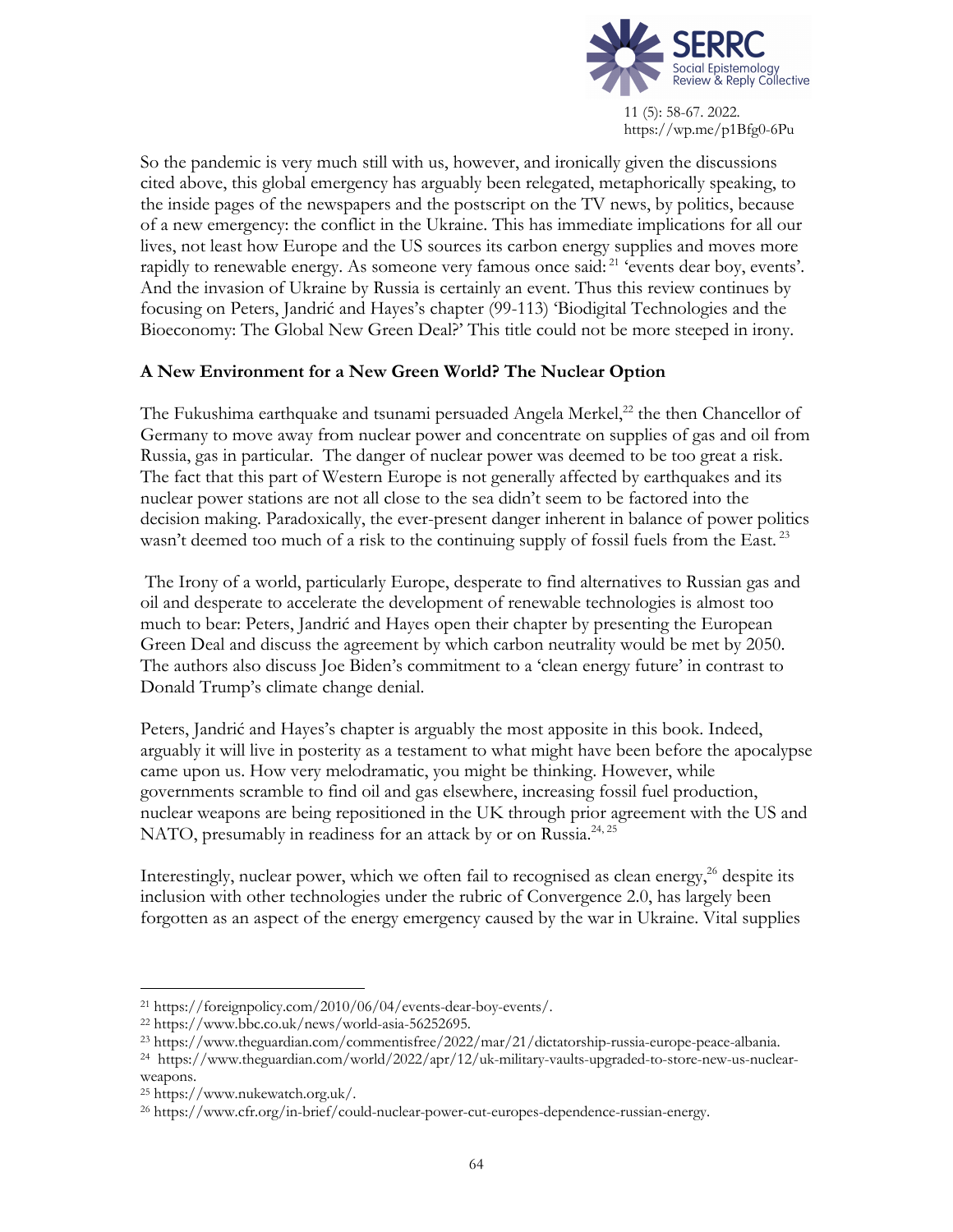for the global nuclear industry are argued to be in jeopardy because of the conflict.<sup>27</sup> Given this state of affairs the idea of a sustainable ecologically based planet, or an 'Eco civilization' the authors of this chapter depict through discussions on a Bioeconomy' seems now like a vision from the previous century; indeed, one thinks of Greenpeace and their project tragically unravelling.

## **The Posthuman—Transhuman Divide**

Coincidentally, with this theme, and the energy crisis precipitated not only by the war in the Ukraine, but by the demands of the global economy post the pandemic, the UK has seen protests by environmental groups such as 'Extinction Rebellion', 'Insulate Britain' and since the Ukrainian conflict 'Just Stop Oil' 28 (the latter perhaps presents the solution to Western leaders on what to do in light of the war). In our post-digital age protest and the possibility of rebellion in the form of 'A Great Refusal' arguably takes shape as million points of light (Hewitt and Barnett in Hewitt, 2021) connect around the world (see Steve Gennaro and Douglas Kellner's chapter 'Digital, Culture Media and the Challenges of Contemporary Cyborg Youth', 223-237): arguably, the rise of the digital being in another sense, then. What springs to mind through thinking about the perilous, precarious nature of the world and the state of the planet's ecosystems, is Steve Fuller's concept of the bifurcation of politics into 'precautionary politics' and proactionary politics'.

The former is often associated with 'green Marxism' and posthumanist environmentalists who conflate (construct) human existence with nature. That is to say, the earth, its ecosystems and nature are indivisible. Perhaps, arguably, this leads to a privileging of nature over humans. The latter is an Enlightenment Project type of risk-taking politics which believes that science, medicine and technology can make the leap forward we need as humans to continue our development, which may be on earth or may ultimately be in space as we leave a depleted (Honigsbaum 2019) and exhausted planet to seek out new worlds and life forms. This political perspective is associated with transhumanism: the word transhuman/ism appears only four times in this book and then only in bibliographies.

# **A Race Through Space Like a Dying Race?**

So far this review has looked at the how science has helped fightback pandemic, the digitization of daily life, how it might affect education and, how, using an imaginary, which explains simply a relationship between the biological, information and digital technology how we can fight back against the forces of capitalism. However, what has not been covered to date, is how science, technology and medicine might help us transcend the human condition as this book does centre on the posthumanist perspective: that is, life here on earth.

Thus the question is should we develop biotechnology here on earth and to sustain ourselves and the planet or for a future life in space as cyborgs (Fuller 2019). Indeed, it seems to me

<sup>27</sup> https://theconversation.com/russias-energy-clout-doesnt-just-come-from-oil-and-gas-its-also-a-key-nuclearsupplier-179444.

<sup>28</sup> https://www.theguardian.com/commentisfree/2022/apr/13/just-stop-oil-climate-crisis-good-morningbritain.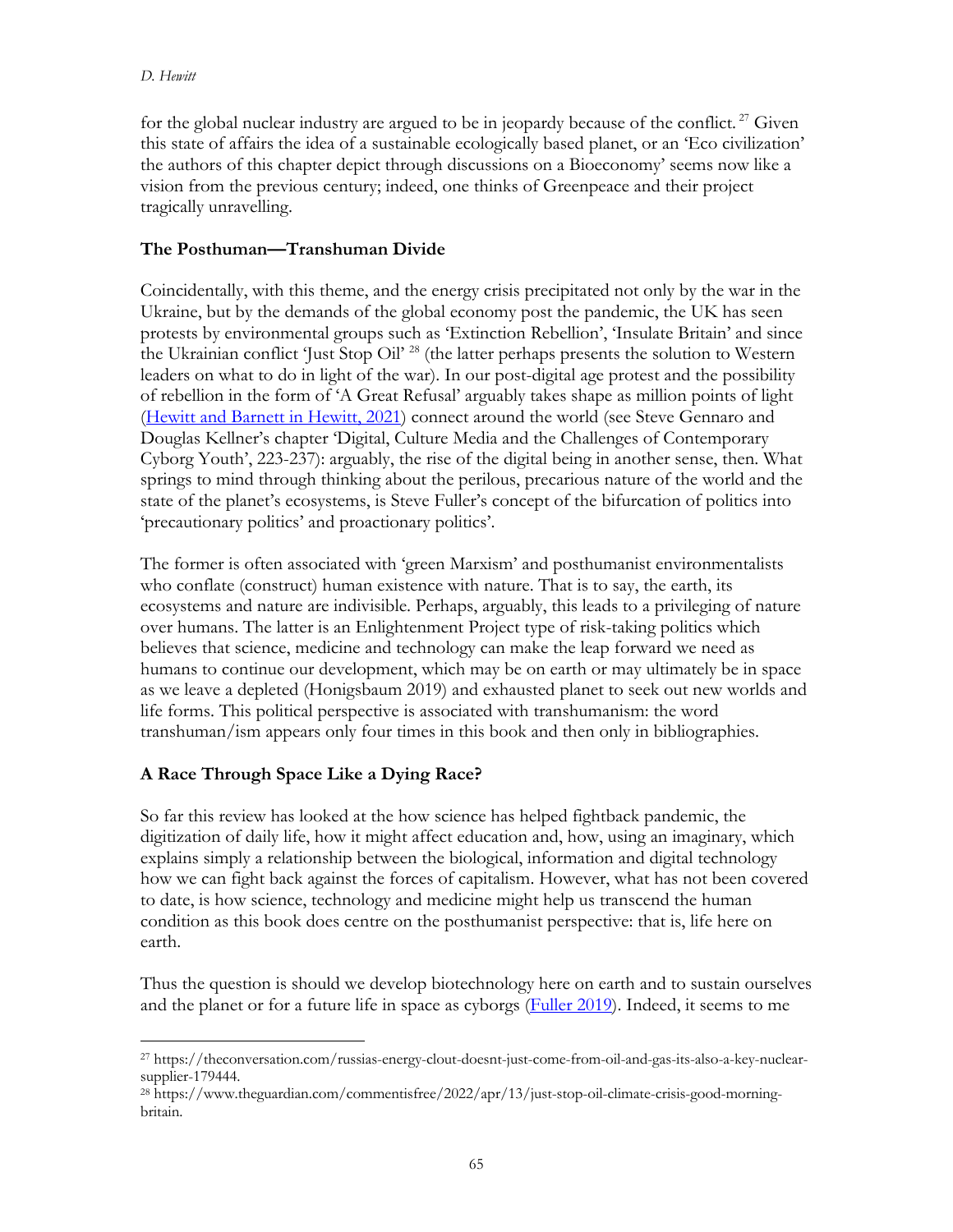

that an expression of transhumanism can be found in 'Decolonizing Racial Bioinformatics: Governing Education in Contagion and Dehiscence' by P. Taylor Webb and Petra Mikulan (255-277). Webb and Mikulan (260) state that 'Developments in quantam physics, nanotechnology, cellular and molecular biology, neuroscience and epigenetics tell us that life has always been artificial and plastic in its transmission of code and information'. They continue by citing Clough (2008), stating that '… the bioinformatic moment has generated the 'biomediated body', a liminality that contemporary bioninformatic forces are directed toward 'the forging of a new body'. They go on to discuss how the biomediated body exposes how digitization has heralded the introduction of a 'postbiological threshold' into 'life itself'.

With the introduction of cybernetics, which is discussed in this book, a collective intelligence might one day be possible, whether this is on earth or in space the implication of the above quotes is clear: we have always been super intelligent complex machines as well as human beings with independent thought, and we are becoming ever more complex and sophisticated transhuman post-digital and postbiological selves through the enhancement of science, technology and medicine: intelligent human robots—androids no less.

### **Conclusion**

Joff P.N. Bradley in their chapter 'On the Collective Algorithmic Unconscious' discusses the 'noosphere'. A footnote on page 59 describes the noosphere thus:

The noosphere concept sees life on Earth as a unity constituting the biosphere and geo-sphere, the consciousness of life as a unity discontinuous but coextensive with life itself. It describes life's terrestrial evolution, which subsumes and transforms the biosphere. The human is living matter realised.

This quote, which perhaps has overtones of Marx, can be read as suggesting the evolution of human life has transformed the planet and vice-versa. However, unlike Marx's theorization we recognise the world around us because we are literally a product of it. However, given that we are living in the Anthropocene and we have by definition, impacted on the Earth's environment and delicate eco-systems it might be preferable to break out of the 'biosphere', which implies a Gaia like living planet,<sup>29</sup> and embark on a race through space to escape the devastation of war and environmental destruction (Fuller 2019).

In doing this, we might realise a collective intelligence whilst inhabiting our own knowledge ecologies. As it is, we continue our academic labour which this book exemplifies. It also personifies the concept of knowledge ecologies—in terms of academia yes, but also in the many fields and disciplines contained in this thoroughly engaging book. As for Peter Jandrić's view in the series editor's preface (68) that like a cobbler whose child is never shod, or a plumber who always has a leaking tap, his/her work is never complete, because of so

<sup>29</sup> https://www.greenpeace.org/international/story/24978/gaia-ecology-earth-is-connected-rexweyler/#:~:text=Gaia%20was%20the%20Greek%20goddess,created%20Earth%20and%20its%20creatures.